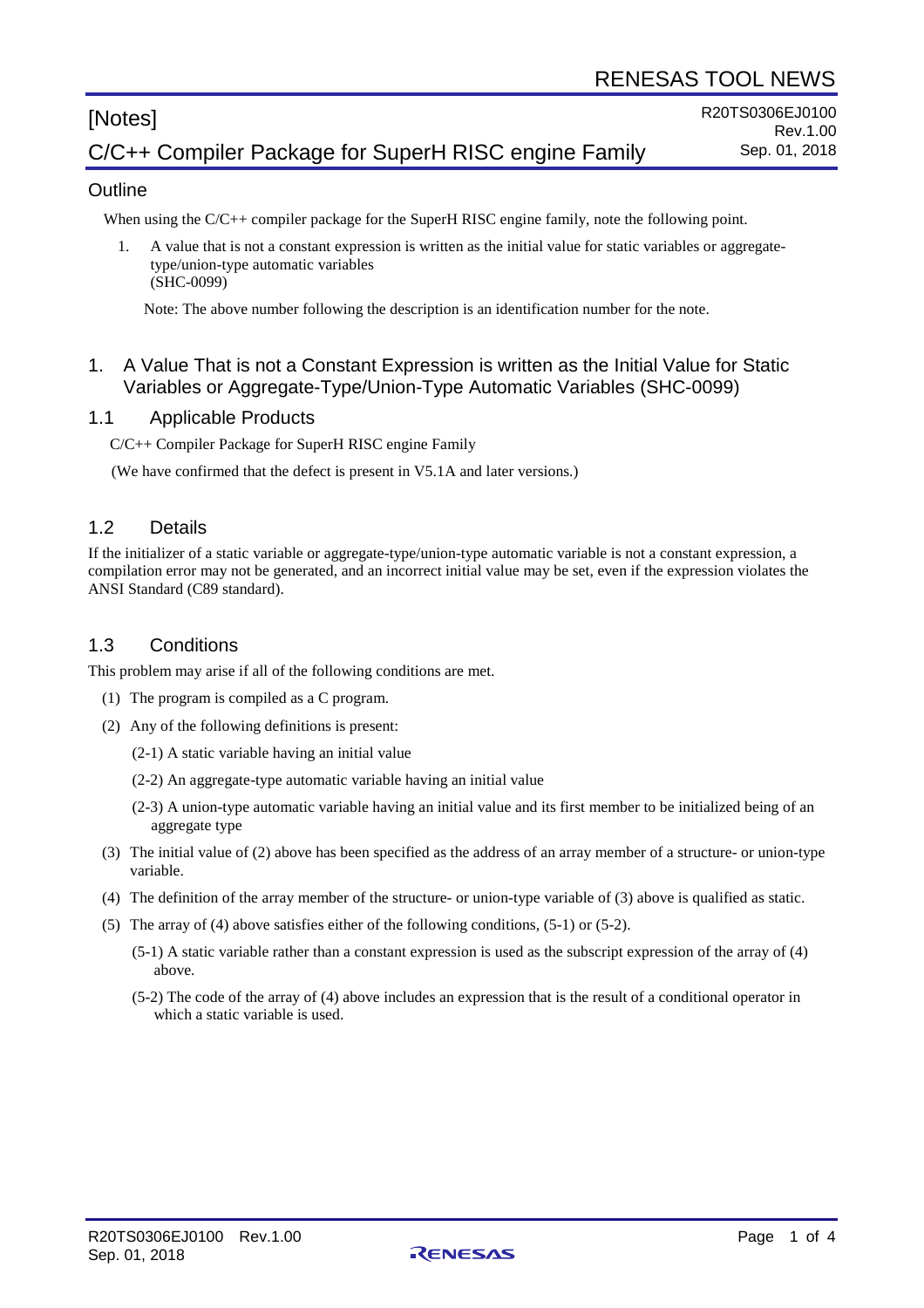## 1.4 Example

Red texts indicate the parts corresponding to the above conditions.

```
The -lang=c option is specified \frac{\pi}{2} Condition (1) */
```

```
1:
2:
3:
4:
5:
6:
7:
8:
9:
10:
11:
12:
13:
14:
15:
16:
17:
18:
19:
20:
21:
22:
       struct S {
          int m;
       } sa[3], sa2[3];
       int i;
       int *p1 = \& \text{sal} \text{i}. \text{m}; /* Conditions (2-1) (3) (4) (5-1) */
       int *p2 = \&(i?sa:sa2)[0].m; /* Conditions (2-1) (3) (4) (5-2) */
       void func1(void)
       { 
         int *p3[2] = \{sa[i+1].m, /* Conditions (2-2) (3) (4) (5-1) */
                       \&( i > 3?sa : sa2) [1].m}; \angle* Conditions (2-2) (3) (4) (5-2) \angle} 
       void func2(void)
       { 
           union {
             struct {
               int *mem1_1;
            } mem1;
            int *mem2;
         } uni1 = \{\&\text{sal}i\}, \uparrow /* Conditions (2-3) (3) (4) (5-2) */
         p1 = uni1.mem1.mem1_1;
       }
```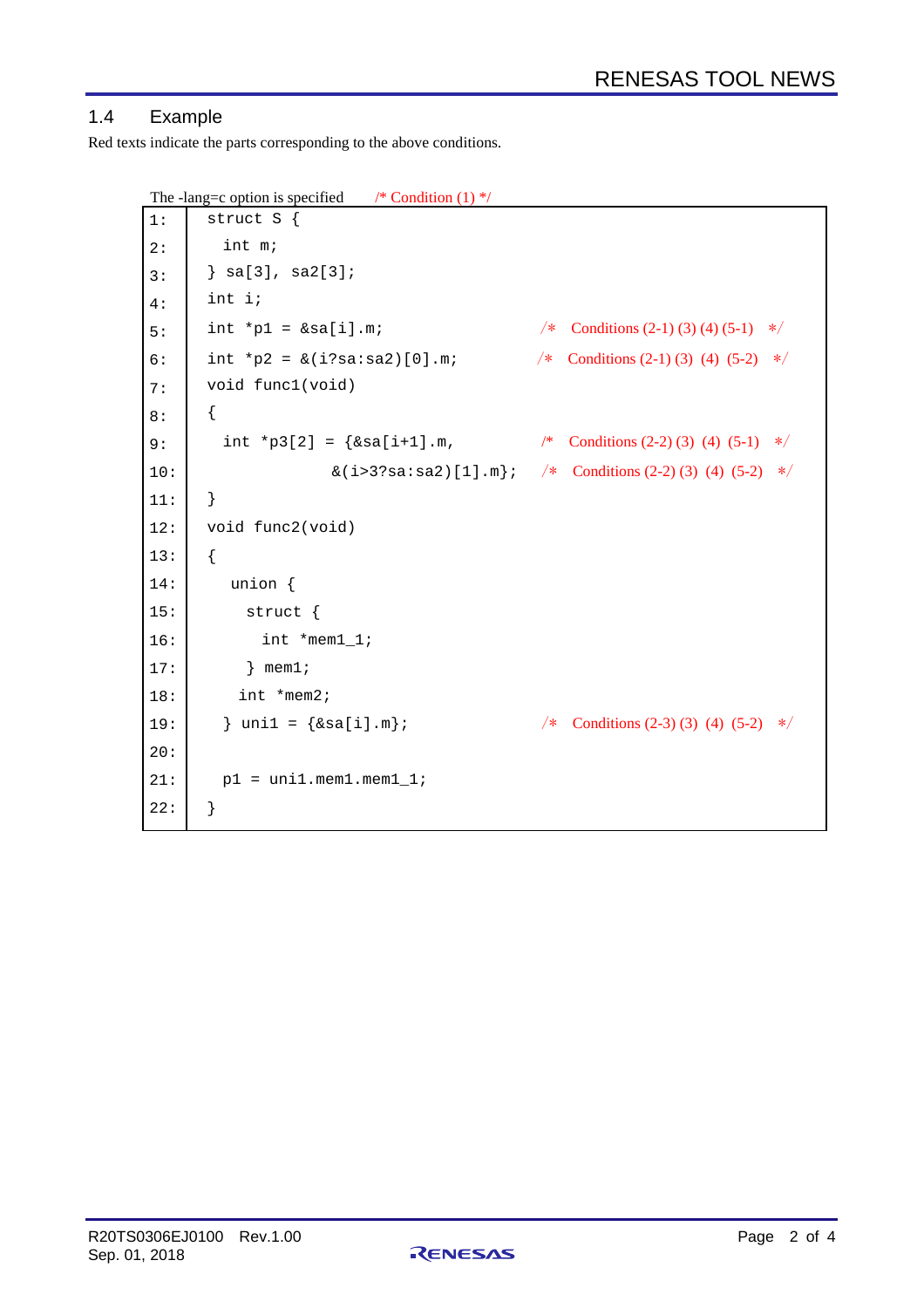### 1.5 Workaround

If there is a variable having an initial value to which a condition is applied, do not set the initial value for the variable through initialization but set it during execution. Then, this problem can be avoided.

```
1:
2:
3:
4:
5:
6:
7:
8:
9:
10:
11:
12:
13:
14:
15:
16:
17:
18:
19:
20:
21:
22:
23:
24:
25:
26:
27:
      struct S {
          int m;
      \} sa[3], sa2[2];
      int i;
      int *p1; /* Workaround */
      int *_{p2}; /* Workaround */
      void func1(void)
      { 
          int *p3[2]; /* Workaround */p1 = &sa[i].m; /* Workaround */
          p2 = \&(i?sa:sa2)[0].m; /* Workaround */
          p3[0] = \&sa[i+1].m; /* Workaround */
          p3[1] = \& (i>3?sa:sa2)[1].m; /*Workaround */
      } 
      void func2(void)
      { 
          union {
            struct {
              int *mem1_1;
            } mem1;
           int *mem2;
         } uni1; /* Workaround */
        uni1.mem1.mem1_1 = &sa[i].m; /* Workaround */
        p1 = \text{unil.mem1.mem1\_1};}
```
# 1.6 Schedule for Fixing the Problem

There is no update scheduled to fix this issue.